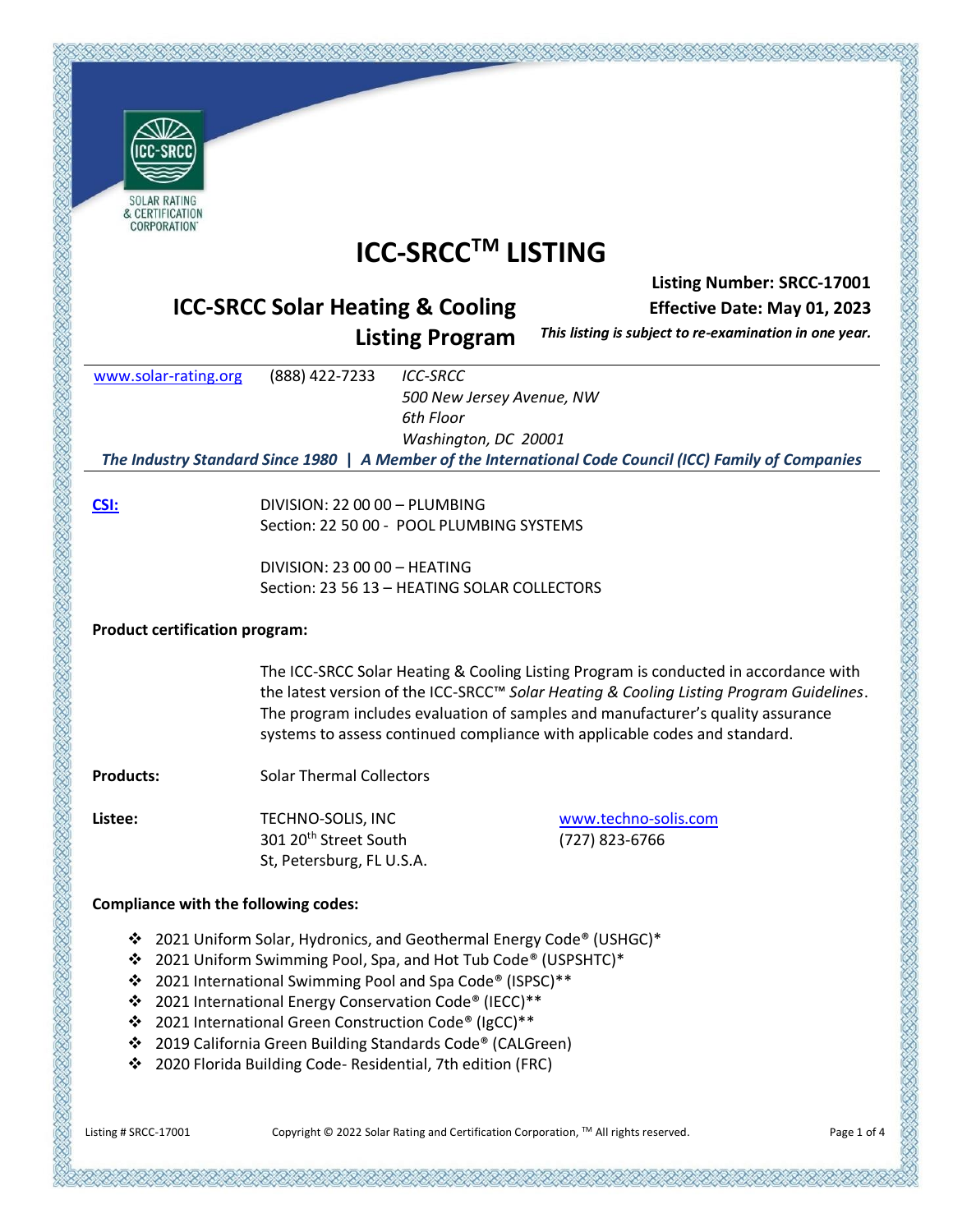

& CERTIFICATION CORPORATION'

> *\*Uniform Plumbing Code, Uniform Solar Energy Code and Uniform Swimming Pool and Hot Tub Code are copyrighted publications and trademarks of the International Association of Plumbing and Mechanical Officials (IAPMO) \*\*International Building Code, International Swimming Pool and Spa Code, International Energy Conservation Code and International Green Construction Code are copyrighted publications and trademarks of the International Code Council (ICC))*

#### **Compliance with the following standards and criteria:**

- ❖ ICC 901/SRCC 100-2020, Solar Thermal Collector Standard
- ❖ NSF/ANSI/CAN 50-2020, Equipment and Chemicals for Swimming Pools, Spas, Hot Tubs, and Other Recreational Water Facilities\*\*\*

*\*\*\* NSF 50 is a copyrighted publication of NSF International.*

#### **Models:**

The solar heating and/or cooling products listed below have been evaluated by the Solar Rating & Certification Corporation (ICC-SRCCTM), an ISO/IEC 17065 accredited and EPA recognized Certification Body, in accordance with the ICC-SRCC SHC Listing Program Operating Guidelines, and has been listed by the ICC-SRCC to the codes and standards above. This award of listing is subject to all terms and conditions of the ICC-SRCC SHC Listing Program Agreement and the documents incorporated therein by reference. Where solar collectors are listed, all sizes of the collector model are listed.

#### **Solar Thermal Collectors**

| <b>Collector Type</b> | <b>Brand Name</b> | <b>Models</b>             | ICC-SRCC OG-100<br><b>Certification Number*</b> |
|-----------------------|-------------------|---------------------------|-------------------------------------------------|
| Unglazed Flat Plate   | Swimmaster        | C15TS08, C15TS10, C15TS12 | 10002063                                        |
|                       |                   | C20TS08, C20TS10, C20TS12 |                                                 |

*\* Collector and system certifications to the SRCC OG-100 and OG-300 programs may be obtained on the SRCC website a[t www.solar](http://www.solar-rating.org/)[rating.org](http://www.solar-rating.org/)*

#### **Installation:**

Solar thermal collectors must be installed in accordance with the manufacturer's published installation instruction, the applicable code(s) and this listing. Where differences exist, the instructions in this listing must govern.

All individual components of the system which may require periodic examination, adjustment, service and or maintenance must be easily and safely accessible by the owner in accordance with the codes in force at the installation site.

Collectors and supports shall be installed in such a manner that water flowing off the collector will not damage the building or cause premature erosion of the roof. Collectors shall be installed in such a manner as to minimize the accumulation of debris. Groundmounted collectors shall be at least 6" above ground level.

Structural supports shall be selected and installed in such a manner that thermal expansion of the collector and piping will not cause damage to the collector, structural frame or building. Neither wind loading (including uplift) nor the additional weight of filled collectors shall exceed the live or dead load ratings of the building, roof, roof anchorage, foundation or soil. Collector supports shall not impose undue stresses on the collectors. The design load shall be as specified by the codes in force at the installation site and shall include an additional load due to snow accumulation for applicable locations.

Listing # SRCC-17001 Copyright © 2022 Solar Rating and Certification Corporation, TM All rights reserved. Page 2 of 4

アブスズブスズズズズズズズズズズズズズズ かいじょう こうきょう じょうこう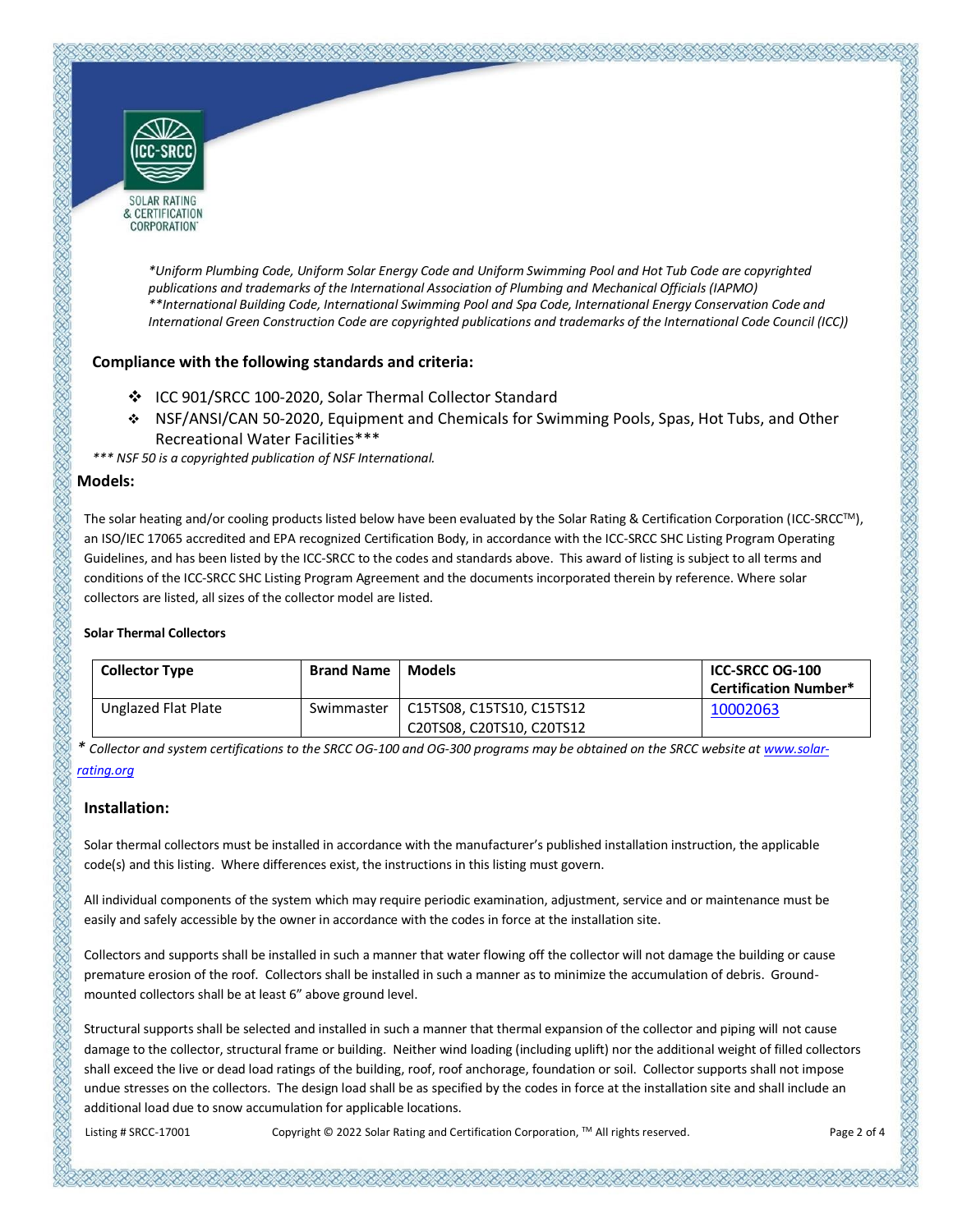

Roof and wall penetrations shall be flashed and sealed in accordance with Chapter 9 of the Florida Residential Building Code to prevent entry of water, rodent and insects.

#### **Conditions of Listing:**

- 1. System components shall be installed in accordance with the manufacturer's published installation instructions and the applicable code(s).
- 2. System components requiring access for maintenance and inspection shall be installed to provide required access in accordance with manufacturer's instructions and local codes.
- 3. Solar thermal collectors shall be installed in accordance with the requirements of ISPSC Section 316, Chapter 7 of the USPHTC, IgCC Section 607.3 and Chapter 7 of the USEC.
- 4. Solar thermal system shall be installed in accordance with the requirements of IMC Section 102.7.1
- 5. Where used in solar pool heating systems, the pipe and fittings used in conjunction with this collector are recognized for use in pool and spa applications.
- 6. Systems shall be sized in accordance with the demand, manufacturer's requirement, and local codes.
- 7. Solar thermal collectors shall not be installed below flood elevation level.
- 8. Solar thermal collectors shall only be used with water per manufacturer's requirements.
- 9. Each installation must be pressure-tested for leaks in the presence of the code official or code official's designated representative.
- 10. Devices and components shall not reduce or increase humidity, temperature or thermal radiation beyond acceptable levels or interfere with required headroom or air circulation space.
- 11. Valves shall be installed to allow the solar collector to be isolated from the remainder of the system.
- 12. Solar thermal collector shall be listed and labeled in accordance with SRCC100
- 13. Solar thermal components shall use approved mounting hardware in compliance with the manufacturer's installation instructions and the requirements set forth by the Authority Having Jurisdiction.
- 14. Devices and components are manufactured by TECHNO-SOLIS, INC. under a quality control program with surveillance inspection every other year conducted in accordance with the requirements of ICC-SRCC.